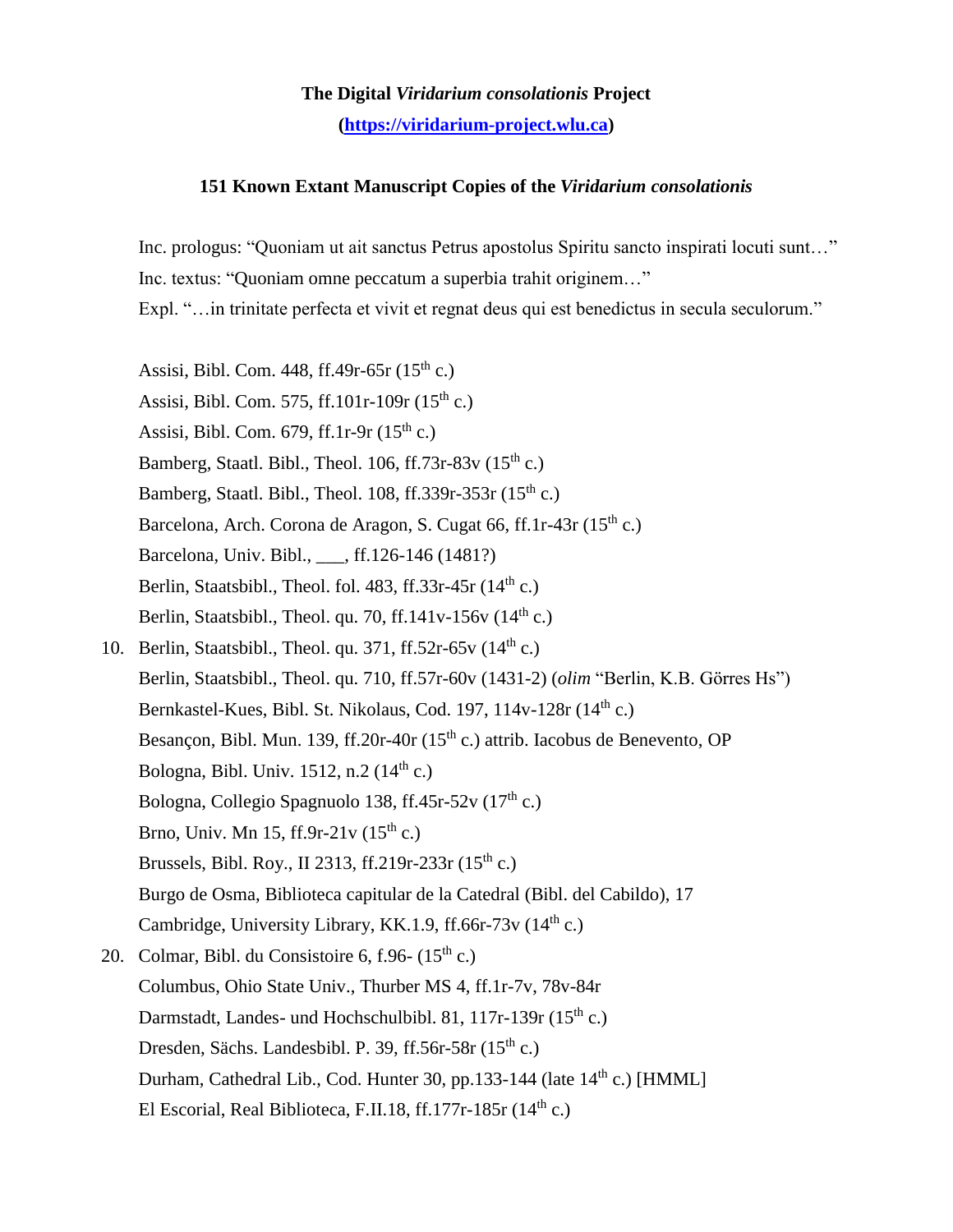Erfurt, Wiss. Bibl. der Staadt, Amplon. Oct. 37, ff. 1r-14r  $(13<sup>th</sup>/15<sup>th</sup> c.)$ Florence, Bibl. Naz. J.5.7, ff.67v-76v  $(15<sup>th</sup> c.)$ Florence, Bibl. Riccardiana 61, ff.19v-66r  $(15<sup>th</sup> c.)$ Florence, Bibl. Riccardiana, Ricc. 251, 61ra-103ra (15<sup>th</sup> c.) 30. Foligno, Bibl. com. C.66, ff.103r-121r (15th c.) Göttingen, Univ. Bibl., Theol. 94, ff.  $108r - 143r(15<sup>th</sup> c.)$ Göttingen, Univ. Bibl., Theol. 140, ff.248r-259r (15th c.) Graz, Universitätsbibl., 1141, ff.22v-66v (1474) [HMML] Grenoble, Bibl. Municipale, MS 297, ff.137r-152  $(15<sup>th</sup> c.)$ Innsbruck, Universitätsbibl., 705, ff.69ra-97rb (14<sup>th</sup> c.) [HMML] Ithaca, N.Y., Cornell Univ. Libr., B.22, ff.294v-304v  $(15<sup>th</sup> c.)$ Kiel, Univ. Bibl., Bord. 31, ff.18r-48r (1468) Klosterneuberg, Bibl. Aug. 293, ff.139va-152rb (1366-70) [HMML] Klosterneuburg, Stiftsbibl., CCl 797, ff.78r-103r  $(14<sup>th</sup> c.)$  [HMML] 40. Köln, Stadtarchiv, Best 7004 (GB 4<sup>o</sup> 142), ff.1r-20r (1452) [HMML] Krakow, Princes Czartoryski Library, MS 2369 II, ff.248-389 (1480) Lawrence, University of Kansas Spencer Library, MS C65, ff.1r-28r (mid  $15<sup>th</sup>$  c.) Liège, Bibl. du Seminaire Episcopal, 6.G.21, ff.126ra-132va (1434) Liège, Bibl. du Seminaire Episcopal, 6.K.4, ff.85r-101r (15<sup>th</sup> c.) Lodi, Bibl. com. 9, ff.1- $(15<sup>th</sup> c.)$ London, BL Arundel 400, f.63- $(15<sup>th</sup> c.)$ London, BL Royal 13.A.VII,  $f.140ra-148v$  (late  $13<sup>th</sup>$  c.) Lübeck, Stadtbibl., Theol. lat. 143, ff.84r-172r  $(15<sup>th</sup> c.)$ Luxembourg, Bibl. Nat., 39 (96), ff.1r-27v ( $15<sup>th</sup>/16<sup>th</sup>$  c.) 50. Luxembourg, Bibl. Nat., 57 (63), ff.139v-167v (15th c.) Luxembourg, Bibl. Nat., 132, ff.47ra-55ra  $(15<sup>th</sup> c.)$  Madrid, Nac. A 108, f.80- Madrid, Bibl. Nat., Ms  $403$ , ff.1ra-79va  $(14<sup>th</sup> c.)$  Mainz, Stadtbibl., Hs. I 102, n.3 (14th c.) [HMML] Mainz, Stadtbibl., Hs. I 146, ff.28r-37y  $(15<sup>th</sup> c.)$  [HMML] Mainz, Stadtbibl., Hs. I 184, ff.56r-141v  $(14^{th}/15^{th} c.)$  [HMML] Manchester, John Rylands Libr., Ms. Ital. 49, ff.230- (15<sup>th</sup> c.) Maria Saal, Archiv des Collegiatstiftes, Cod. 20, ff.162r-181v ( $15<sup>th</sup>$  c.) Marseille, Bibl. Municipale, MS 222, ff.89v-96v  $(14<sup>th</sup> c.)$  [frag.]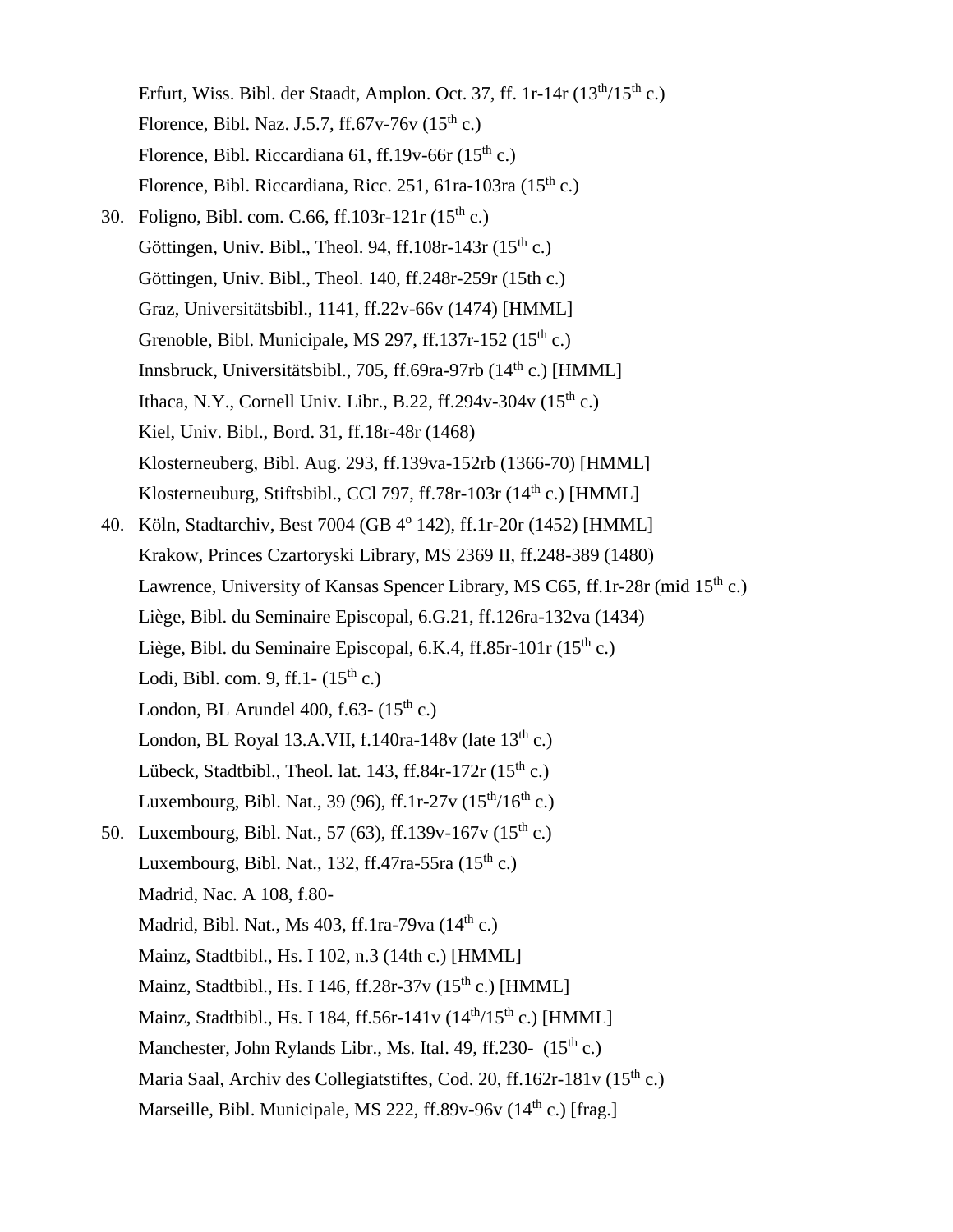- 60. Metz, Bibl. Patrimoniale, MS 479, n.5 (early  $14<sup>th</sup>$  c.) Milan, Bibl. Ambros., A.19 sup.  $(14<sup>th</sup>/15<sup>th</sup> c.)$  Milan, Bibl. Ambros., E.12 sup. (14th c.) Milan, Bibl. Ambros., E.73 sup., ff.1r-19v  $(15<sup>th</sup> c.)$ Milan, Bibl. Naz. Braidense, AD.XIV.38, ff.127r-167 $v$  (15<sup>th</sup> c.) Modena, Bibl. Estense, alfa.F.9.27, ff.116r-189v  $(15^{th} c.)$ Modena, Bibl. Estense, alfa.N.7.22, ff.1r-49r (13<sup>th</sup> c.) attr. Iacobus de Benevento, OP Montecassino, Archivio dell'Abbazia, 207, pp.255-326 (15<sup>th</sup> c.) Montserrat, Bibl. Monest., Ms. 1, ff.80r-93r  $(14<sup>th</sup>/15<sup>th</sup> c.)$ Montserrat, Bibl. Monest., Ms. 988, ff.126r-146v (1481-2) 70. Munich, Staatsbibl., Clm 5979, ff.1- $(15<sup>th</sup> c.)$ Munich, Staatsbibl., Clm 7557, ff.206- (15th c.) Munich, Staatsbibl., Clm 9623, ff.1-86  $(15<sup>th</sup> c.)$  Munich, Staatsbibl., Clm 9740, ff.256-265 (1456) Munich, Staatsbibl., Clm 14627, ff.371-395r (15th c.) Munich, Staatsbibl., Clm 14960, ff.49- (15th c.) Munich, Staatsbibl., Clm 15558, ff.123- (15th c.) Munich, Staatsbibl., Clm 18589, ff.64- (15th c.) Munich, Staatsbibl., Clm 28602, ff.138v-149v (early 15th c.) (olim Buxheim) Naples, Bibl. Naz., I.H.45, ff.13r-30r  $(15^{th} c.)$ 80. Naples, Bibl. Naz., V.H.274, ff.179r-198r (15<sup>th</sup> c.) Naples, Bibl. Naz., VII.C.105, ff.86r-102v  $(15^{th} c.)$ Naples, Bibl. Naz., VII.D.24, ff.219r-229v (15<sup>th</sup> c.) Naples, Bibl. Naz., VII.F.4, ff.239r-248v (15<sup>th</sup> c.) Naples, Bibl. Naz., VII.G.19, ff.51r-72v  $(14<sup>th</sup> c.)$ Naples, Bibl. Naz., VII.G.65, ff.1r-82v  $(15<sup>th</sup> c.)$ Naples, Bibl. Naz., VIII.C.9, ff.17r-34 $v$  (15<sup>th</sup> c.) New Haven, Yale Univ. Beineke Library, MS 880, ff.35v-52r (1422)**<sup>1</sup>** Olomouc, Stat. Archiv, Cod. 119, n.5  $(14<sup>th</sup>/15<sup>th</sup> c.)$ Olomouc, Stat. Archiv, Cod. 232, n.1 (1423) 90. Oxford, Bodleian Lib., MS. Canon. Misc. 149, ff. 116 v- (late  $14<sup>th</sup>$  c.)
	- Oxford, Bodleian Lib., MS. Canon. Misc.  $311$ , ff.1r-  $(15<sup>th</sup> c.)$ Oxford, Bodleian Lib., MS. Rawl. C. 536, 37v- (early 14<sup>th</sup> c.)

 $\overline{a}$ 

<sup>1</sup> <https://collections.library.yale.edu/catalog/2005491>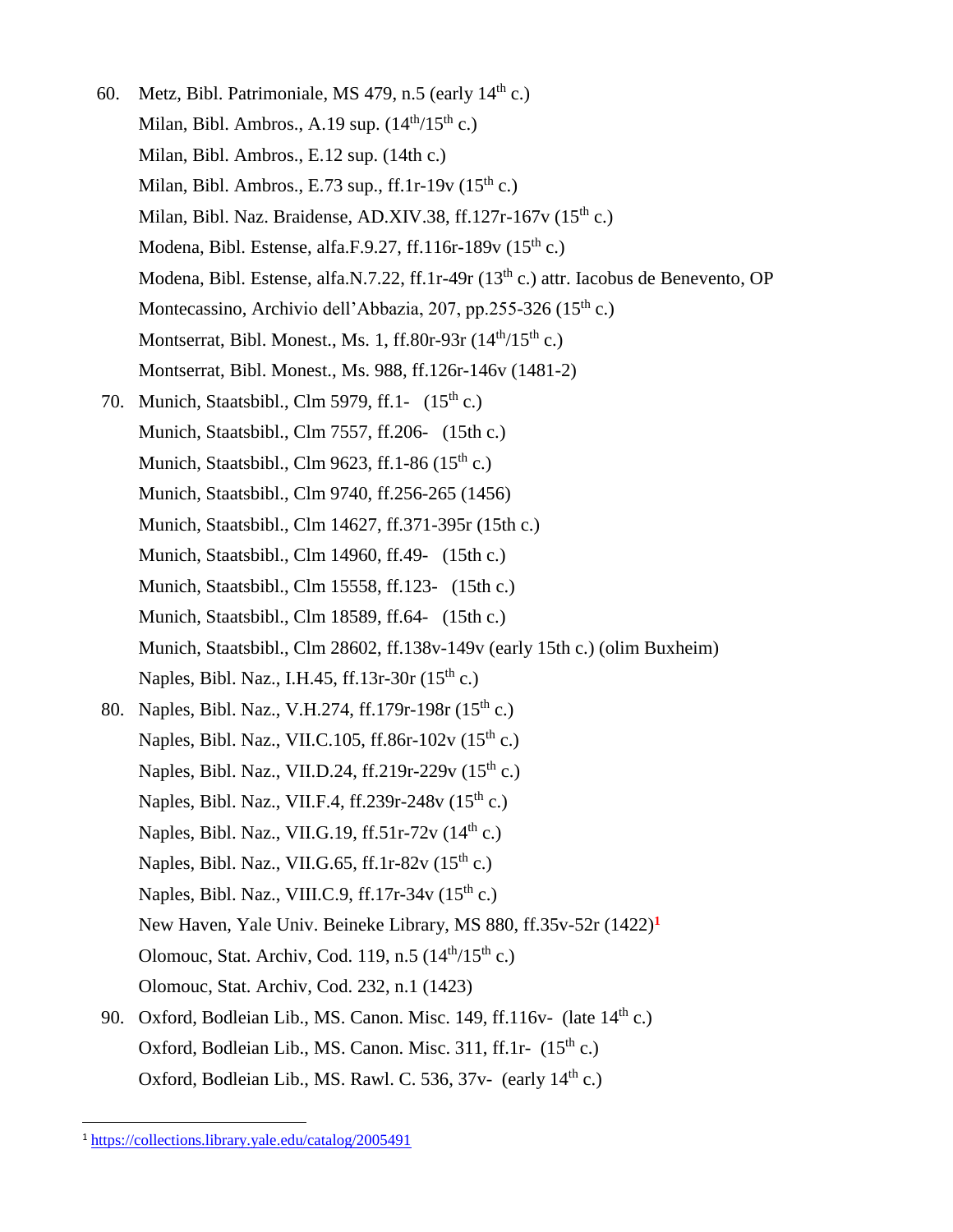- Oxford, Trinity Coll. 42, ff.90r-99  $(15<sup>th</sup> c.)$  [extracta] Paris, Bibl. de l'Arsenal, 815, ff.2r-64r  $(14<sup>th</sup> c.)$ Paris, BnF lat. 2568, ff.55r-62r  $(13^{th}/14^{th} c.)$ Paris, BnF lat. 2937, ff.61r-79v  $(14<sup>th</sup> c.)$ Paris, BnF lat. 3511, ff.1r-28r (14th c.)**<sup>2</sup>** Paris, BnF lat. 3534, ff.33r-56y  $(14^{th} c)$ . Paris, BnF lat.  $6586$ , ff.90v-112r  $(15^{th}$  c.)
- 100. Paris, BnF lat. 8944, ff.87r-102v  $(15^{th} c.)$ Paris, BnF lat. 10630, ff.104r-119r  $(14<sup>th</sup> c.)$ Paris, BnF, nouv. acq. lat. 711, ff.83r-89r  $(15<sup>th</sup> c.)$ Paris, BnF, nouv. acq. lat.  $3144$ , ff.1r-7r  $(14<sup>th</sup> c.)$ Prague, Metr. Kap. C.82 (513), ff.14-38 Prague, Metr. Kap. N.28, ff.63v-118v (early  $15<sup>th</sup>$  c.) Prague, Narodni knihovna, VIII.E.21, ff.141r-153r (15<sup>th</sup> c.)<sup>3</sup> attr. Rolandus de Comitibus Prague, Narodni knihovna, X.A.13, ff.90v-99v (late 14th c.)**<sup>4</sup>** Prague, Narodni knihovna, XII.A.23, ff.76r-89v (14th c.)**<sup>5</sup>** Prague, Narodni knihovna, XII.E.10, ff.58r-80r (15th c.)**<sup>6</sup>**
- 110. Prague, Narodni knihovna, XIII.G.11, ff.51v-69v (14th/15th c.)**<sup>7</sup>** Prague, Narodni knihovna, XIII.G.18, ff.125r-144v (1456)**<sup>8</sup>** Reims, Bibl. Mun., 457 (E.365), ff.66r-90r (15th c.)**<sup>9</sup>** Rome, Bibl. Casanatense  $271$ , ff. $272r-293v(15<sup>th</sup> c.)$ Rome, Bibl. Naz. Vitt. Emanuele, fondo Vitt. Em. 352, ff.1r-12r (14<sup>th</sup> c.) Rome, Bibl. Vallicelliana, Maoscritti, ms F 52/1-2, ff.71ra-84rb (14<sup>th</sup> c.) St. Florian, Aug. Chorherrenstift, Cod. XI.71, ff.40r-48v  $(14<sup>th</sup>/15<sup>th</sup> c.)$  [HMML] St. Gallen, Stiftsbibl. 774, ff.199r-275r  $(15<sup>th</sup> c.)$ St. Pölten, Diözesanbibl., Hs 67 (olim C.149), ff.30r-47r (14<sup>th</sup> c.) [HMML] Sibenik, Conv. St. Francisi 36, n.6  $(14<sup>th</sup> c.)$
- 120. Tortosa, Arch. Cap. de la Cathedral, Cod. 253, ff.28v-55v  $(15<sup>th</sup> c.)$  [HMML] Trier, Stadtbibl., 502, ff.53v-66r  $(15<sup>th</sup> c.)$

- <sup>6</sup> [http://www.manuscriptorium.com/apps/index.php?direct=record&pid=AIPDIG-NKCR\\_\\_XII\\_E\\_10\\_\\_\\_\\_1WMI0C2-cs#search](http://www.manuscriptorium.com/apps/index.php?direct=record&pid=AIPDIG-NKCR__XII_E_10____1WMI0C2-cs#search)
- <sup>7</sup> [http://www.manuscriptorium.com/apps/index.php?direct=record&pid=AIPDIG-NKCR\\_\\_XIII\\_G\\_11\\_\\_\\_3GUIQPF-cs#search](http://www.manuscriptorium.com/apps/index.php?direct=record&pid=AIPDIG-NKCR__XIII_G_11___3GUIQPF-cs#search)

 $\overline{a}$ 

<sup>2</sup> <https://gallica.bnf.fr/ark:/12148/btv1b9067645s/f4.item.r=3511%203511.zoom>

<sup>&</sup>lt;sup>3</sup> [http://www.manuscriptorium.com/apps/index.php?direct=record&pid=AIPDIG-NKCR\\_\\_VIII\\_E\\_21\\_\\_\\_2GPYEK5-cs#search](http://www.manuscriptorium.com/apps/index.php?direct=record&pid=AIPDIG-NKCR__VIII_E_21___2GPYEK5-cs#search)

<sup>4</sup> [http://www.manuscriptorium.com/apps/index.php?direct=record&pid=AIPDIG-NKCR\\_\\_X\\_A\\_13\\_\\_\\_\\_\\_\\_13Z12ZC-cs#search](http://www.manuscriptorium.com/apps/index.php?direct=record&pid=AIPDIG-NKCR__X_A_13______13Z12ZC-cs#search)

<sup>&</sup>lt;sup>5</sup> [http://www.manuscriptorium.com/apps/index.php?direct=record&pid=RTRTR4-NKCR\\_\\_XII\\_A\\_23\\_\\_\\_\\_1ECWLAC-xx#search](http://www.manuscriptorium.com/apps/index.php?direct=record&pid=RTRTR4-NKCR__XII_A_23____1ECWLAC-xx#search)

<sup>8</sup> [http://www.manuscriptorium.com/apps/index.php?direct=record&pid=AIPDIG-NKCR\\_\\_XIII\\_G\\_18\\_\\_\\_3APOFFB-cs#search](http://www.manuscriptorium.com/apps/index.php?direct=record&pid=AIPDIG-NKCR__XIII_G_18___3APOFFB-cs#search)

<sup>&</sup>lt;sup>9</sup> https://bymm.irht.cnrs.fr/consult/consult.php?VUE\_ID=1233919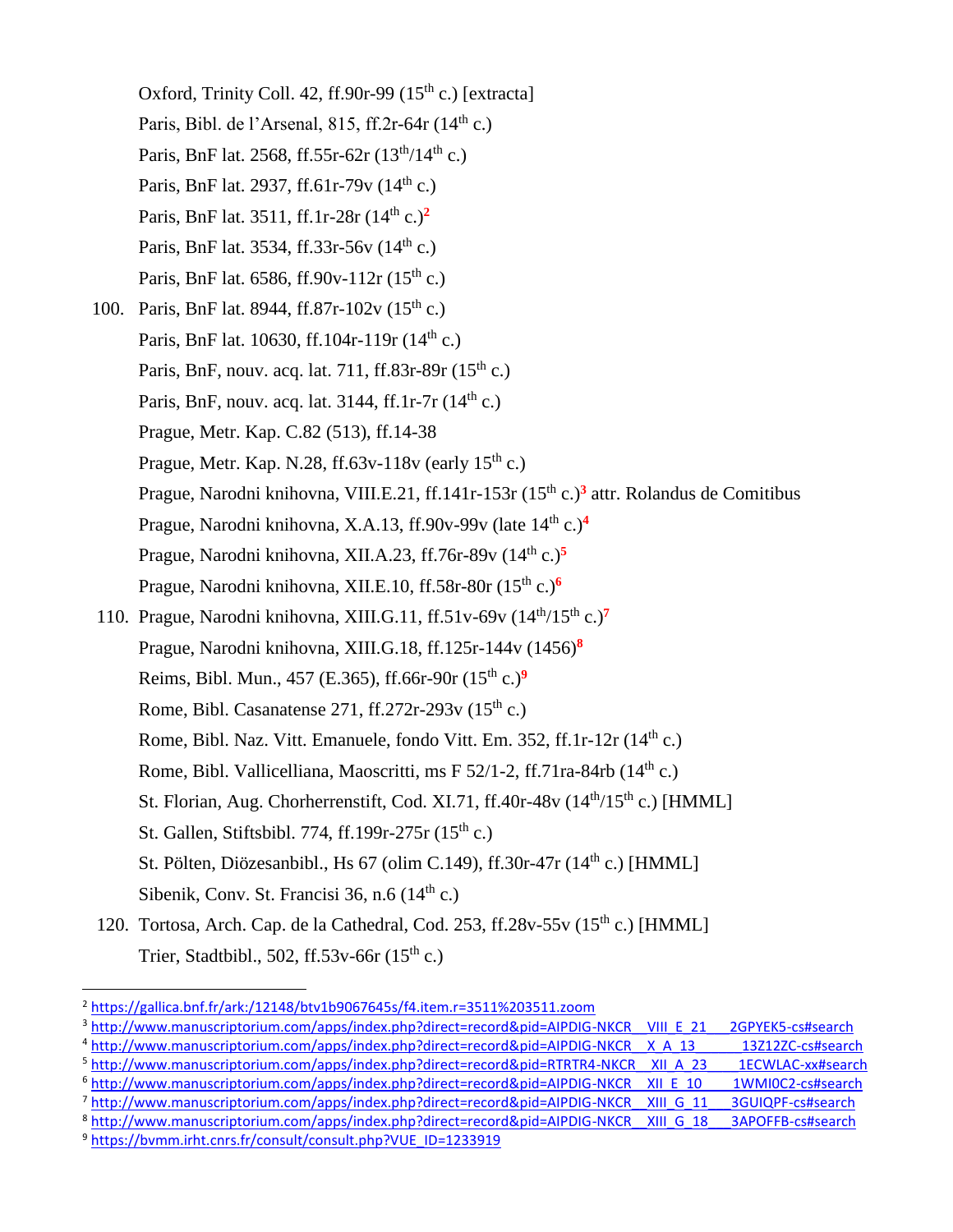- Trier, Stadtbibl., 547, ff.55r-64r  $(13^{th}/14^{th}$  c.) Trier, Stadtbibl., 995/1126, ff.239r-255v (15th c.) Trier, Stadtbibl., 2250a, ff.38r-66r  $(15<sup>th</sup> c.)$ Troyes, Bibl. Mun., Fonds ancien 1032, n.12 (14<sup>th</sup>/15<sup>th</sup> c.) Udine, Bibl. com. 7, ff.43r-81r  $(15<sup>th</sup> c.)$ Uppsala, Univ. Bibl., C.4, ff.267r-171r Uppsala, Univ. Bibl., C.168, ff.166r-170v  $(14<sup>th</sup>/15<sup>th</sup> c.)$ Uppsala, Univ. Bibl., C.226, ff.5r-14v  $(15<sup>th</sup> c.)$
- 130. Uppsala, Univ. Bibl., C.290, ff. 124r-128r  $(14<sup>th</sup> c.)$ Uppsala, Univ. Bibl., C.565, ff.14r-21r  $(13<sup>th</sup>/14<sup>th</sup>)$  c.) Vatican, BAV, Barb. lat. 547, ff. 1  $r$ -8 $r$  (14<sup>th</sup> c.) Vatican, BAV, Chigi C.IV.100, ff.288r-293r  $(14<sup>th</sup> c.)$  (frag.) Vatican, BAV, Vat. lat. 3482, ff.1r-19r  $(15<sup>th</sup> c.)$ Vatican, BAV, Vat. lat. 5132, ff.81r-83y  $(15<sup>th</sup> c.)$  (frag.) Vatican, BAV, Vat. lat. 7243, ff.1r-27 $v(15<sup>th</sup> c.)$ Vatican, BAV, Vat. lat. 11523, ff.281r-301v  $(15^{th} c.)$ Venice, Bibl. Naz., III.54, ff.40r-57r  $(14<sup>th</sup> c.)$ Vienna, ONB, Cod. Vind. Pal. 1160, ff.126r-178v, 184r-191r (15<sup>th</sup> c.) [HMML]
- 140. Vienna, ONB, Cod. Vind. Pal. 1354, ff. 146r-184y (15<sup>th</sup> c.) [HMML] Vienna, ONB, Cod. Vind. Pal. 3895, ff.204r-208r (14<sup>th</sup> c.) [HMML] Vienna, ONB, Cod. Vind. Pal. 14447, ff.66r-88v  $(15<sup>th</sup> c.)$  [HMML] Vorau, Chorherrenstiftsbibl., Cod. Vor. 357, ff.131r-142v (14<sup>th</sup> c.) [HMML] Wilhering, Stiftsbibl., Cod. Wilheringensis IX.108, ff.42r-65r ( $14<sup>th</sup>$  c.) [HMML] Wolfenbüttel, Herzog August Bibl., 542 Helmst., ff.100r-134r (15<sup>th</sup> c.) Wroclaw, Bibl. Uniw. I.F.312b, ff.126r-148y  $(15<sup>th</sup> c.)$ Wroclaw, Bibl. Uniw. I.Q.36, ff.6r-29v (1401) Würzburg, Minoritenklosterbibliothek, 57 (1457) Würzburg, Univ. Bibl., Mp. ch. f. 56, ff.9r-15r  $(13<sup>th</sup> c.)$
- 150. Würzburg, Univ. Bibl., Mp. ch. f. 132, ff.3r-53r (15th c.) Zaragoza, Bibl. Capitular, cod. 17-94, #7 (15<sup>th</sup> c.) [HMML]